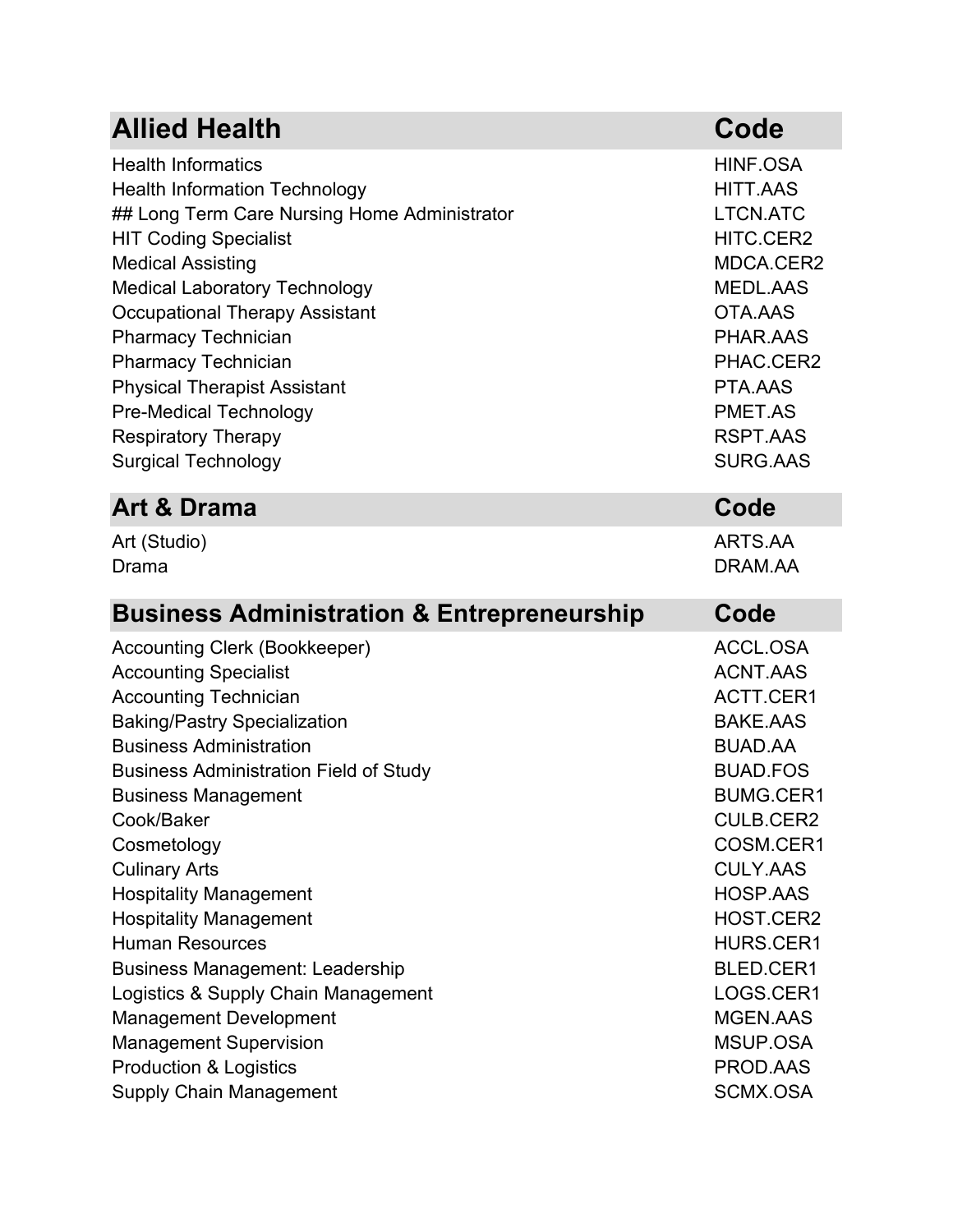| <b>Communications, Languages &amp; Reading</b>  | Code             |
|-------------------------------------------------|------------------|
| <b>Advertising/Public Relations</b>             | ADPR.AA          |
| American Sign Language/Deaf Studies             | ASLD.AA          |
| <b>Deaf Studies</b>                             | DEFS.CER2        |
| <b>Digital Media</b>                            | DIGM.AA          |
| Foreign Language                                | FRGL.AA          |
| <b>Interpreter Preparation</b>                  | <b>INPD.AAS</b>  |
| Journalism                                      | <b>JOUR.AA</b>   |
| <b>Radio and Television</b>                     | RATV.AA          |
| Speech                                          | SPCH.AA          |
| <b>CSEAT</b>                                    | Code             |
| Artificial Intelligence in GIS                  | AGIS.OSA         |
| <b>CIS: Computer Programming Specialization</b> | <b>CPSP.AAS</b>  |
| CIS: Geographic Info Systems Emphasis           | <b>CGIS.AAS</b>  |
| <b>Computer Programming Tech Prep</b>           | COMP.CER2        |
| <sup>^</sup> Computer Programming               | <b>COMP.AS</b>   |
| ^ Electrical Engineering 2+2                    | <b>ELEN.AS</b>   |
| <b>Geographic Information Systems Analyst</b>   | GISC.CER2        |
| ^ Geographical Information Systems (GIS)        | GIAS.AS          |
| <b>GIS Level I</b>                              | GIMA.OSA         |
| <b>GIS Level II</b>                             | GIMS.OSA         |
| <b>GIS-Drafting</b>                             | GISD.OSA         |
| <sup>^</sup> Industrial Engineering Emphasis    | <b>INEG.AS</b>   |
| Interactive Game Technology & Simulation        | GAME.CER2        |
| <b>ITE-Computer Programming</b>                 | ITEP.CER1        |
| <b>ITE-Geographic Information Systems</b>       | <b>ITEG.CER1</b> |
| <b>ITE-Network Support</b>                      | <b>ITEN.CER1</b> |
| ^ Mechanical Engineering                        | <b>MEEN.AS</b>   |
| <b>Networking Technology CISCO</b>              | NETC.CER1        |
| NTS-Network Admin and Info Security Systems     | <b>NAIS.AAS</b>  |
| <b>UAS-GIS</b>                                  | <b>GUAS.OSA</b>  |
| <b>Web Design Essentials</b>                    | WDEE.CER1        |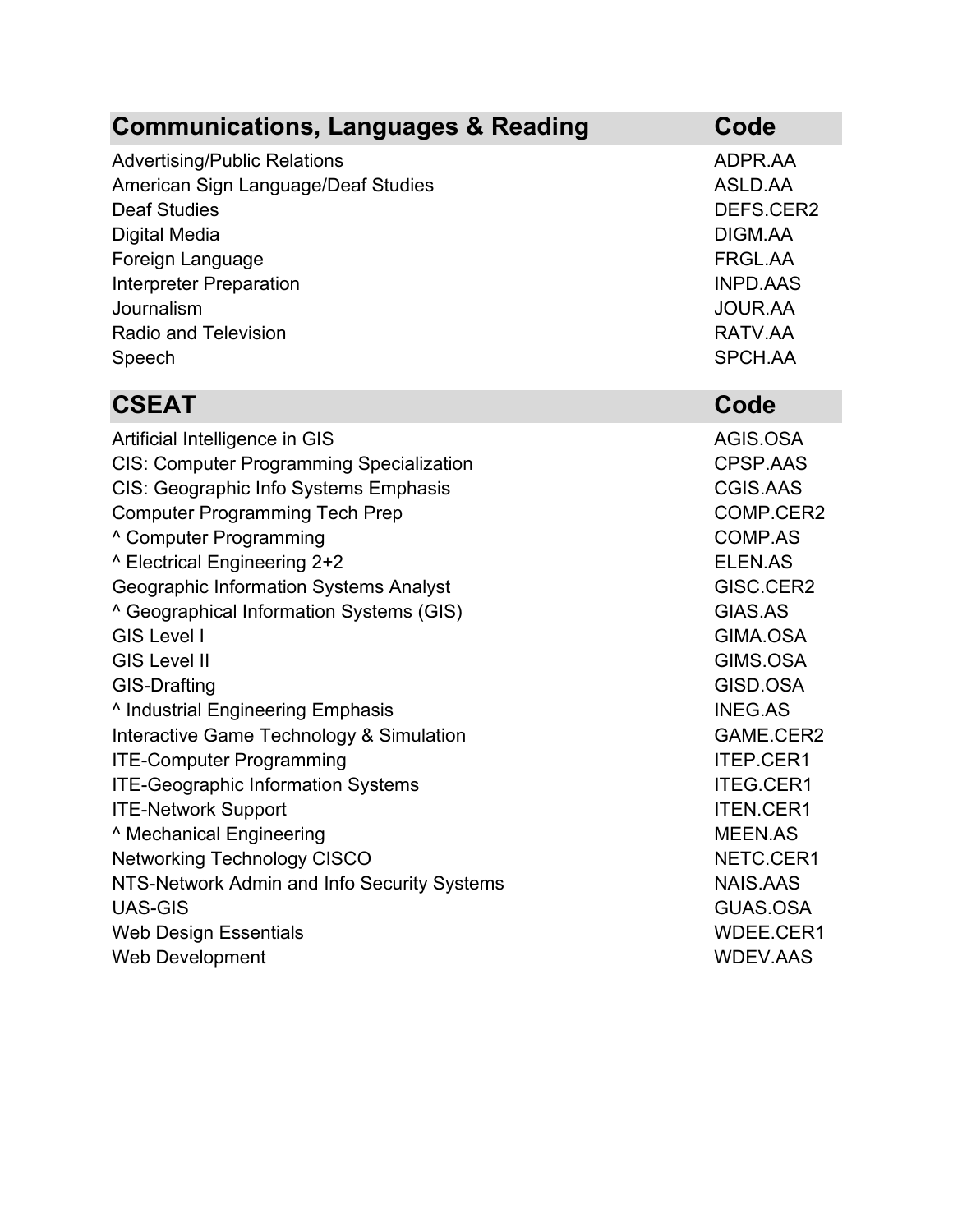| <b>Dental &amp; Imaging Technology</b>                                                                                                                                                                                                                                                                                                                                                                                                                                          | Code                                                                                                                                                                                               |
|---------------------------------------------------------------------------------------------------------------------------------------------------------------------------------------------------------------------------------------------------------------------------------------------------------------------------------------------------------------------------------------------------------------------------------------------------------------------------------|----------------------------------------------------------------------------------------------------------------------------------------------------------------------------------------------------|
| <b>Dental Assisting</b><br><b>Dental Assisting</b><br><b>Dental Hygiene</b><br><b>Diagnostic Medical Sonography</b><br>Echocardiography<br>Radiologic Technology<br><b>Tech-Prep ESC Computer Tomography</b><br><b>Tech-Prep ESC Radiology</b>                                                                                                                                                                                                                                  | <b>DENA, AAS</b><br>DENT.CER2<br><b>DENH.AAS</b><br><b>DIMS.AAS</b><br>ECHO.AAS<br>RADT.AAS<br>COTO.ECER<br>RADT.ECER                                                                              |
| <b>English &amp; Philosophy</b>                                                                                                                                                                                                                                                                                                                                                                                                                                                 | Code                                                                                                                                                                                               |
| <b>English Field of Study</b><br>English with emphasis in Literature<br>English with emphasis in Philosophy<br><b>Liberal Arts</b>                                                                                                                                                                                                                                                                                                                                              | <b>ENGL.FOS</b><br>ELIT.AA<br>EPHI.AA<br>LIBA.AA                                                                                                                                                   |
|                                                                                                                                                                                                                                                                                                                                                                                                                                                                                 |                                                                                                                                                                                                    |
| <b>Kinesiology &amp; Education</b>                                                                                                                                                                                                                                                                                                                                                                                                                                              | Code                                                                                                                                                                                               |
| <b>Child Development/Early Childhood</b><br>Child Development/Early Childhood Administrator<br>$EC-6$<br>Grds 4-8; EC-12 Special Education<br>Grds 8-12 History/Social Studies<br>Grds 8-12 Journalism Emphasis<br>Grds 8-12 Speech Emphasis<br>Grds 8-12 with Emphasis in English<br>Grds 8-12; EC-12 Other than SE - Physical Sciences<br>Grds 8-12; EC-12 Mathematics<br>Grds 8-12; EC-12 Other than SE - Life Sciences<br>Grds 8-12; EC-12 Other than SE-Art<br>Kinesiology | EACH.AAS<br>CHDA.CER2<br><b>TGEN.AAT</b><br>TSPE.AAT<br>THIS.AAT<br><b>TJOU.AAT</b><br><b>TSPC.AAT</b><br><b>TELR.AAT</b><br>TPSC.AAT<br><b>TMAT.AAT</b><br><b>TLFS.AAT</b><br>TART.AAT<br>KINE.AA |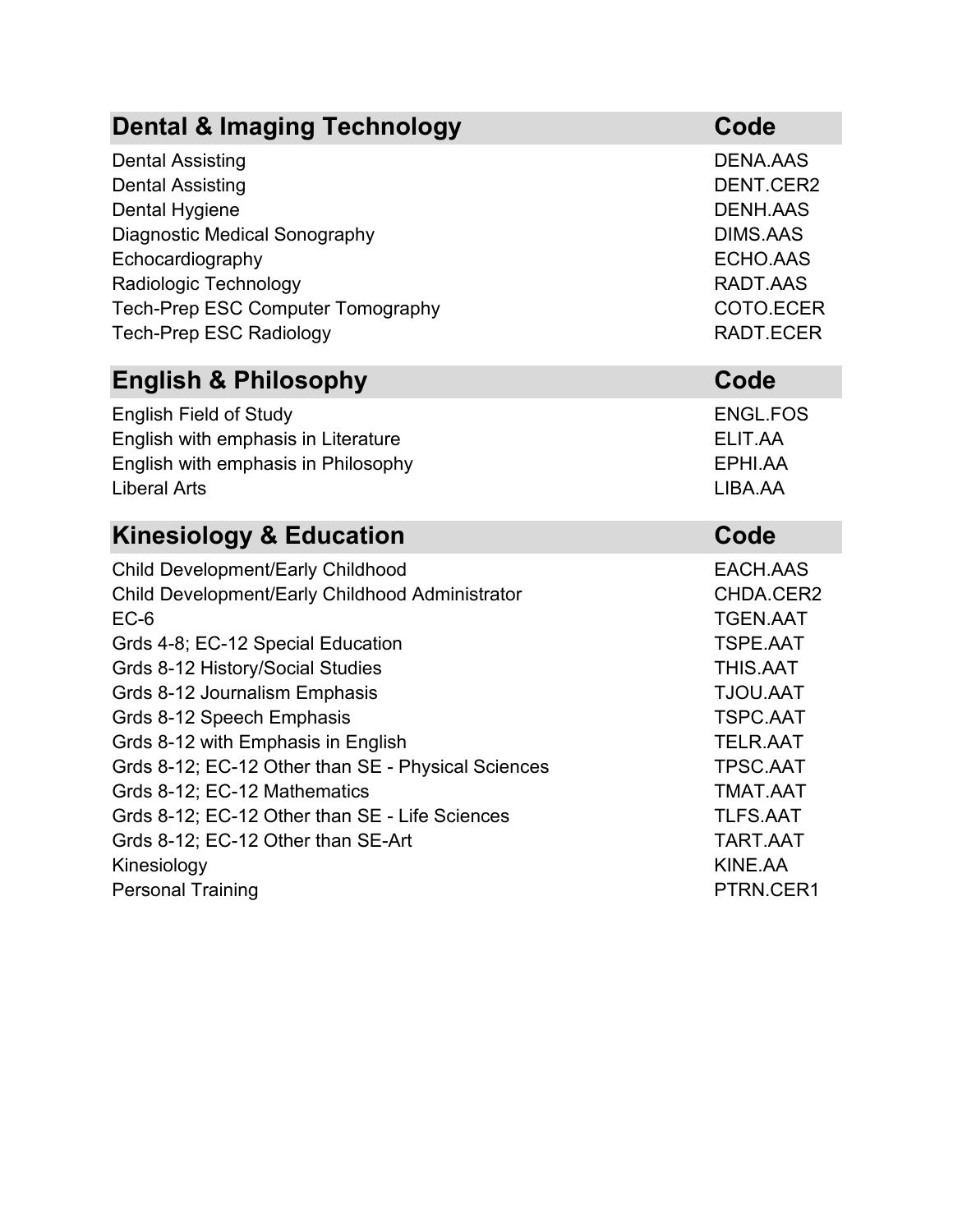| <b>Industrial Technology</b>                                       | Code             |
|--------------------------------------------------------------------|------------------|
| <b>CNC Machining</b>                                               | CNCM.CER1        |
| <b>Environmental Technician</b>                                    | <b>ENVR.CER2</b> |
| <b>Environmental Technician</b>                                    | <b>ENVT.AAS</b>  |
| <b>Environmental Technician</b>                                    | ETEC.ECER        |
| Environmental/Petrochemical Lab Tech                               | EPLT.AAS         |
| Environmental/Petrochemical Lab Tech                               | <b>EPCL.ECER</b> |
| <b>IMAT Specialization: Industrial Rotating Equipment Mechanic</b> | <b>IREM.AAS</b>  |
| <b>Industrial Machining Applied Tech</b>                           | <b>IMAT.CER2</b> |
| <b>Industrial Machining Applied Tech</b>                           | MCHS.AAS         |
| Industrial Rotating Equipment Mechanic (Millwright) Lvl II         | <b>IREC.CER2</b> |
| <b>Industry Welding</b>                                            | WIND.CER1        |
| <b>Job Shop Machining</b>                                          | JSMC.CER1        |
| <b>Nondestructive Testing Technology</b>                           | NDTT.AAS         |
| <b>Nondestructive Testing Technology</b>                           | NDTC.CER2        |
| <b>Process Tech-Industrial Instrumentation</b>                     | PRIN.CER2        |
| <b>Process Tech-Industrial Instrumentation</b>                     | <b>INST.AAS</b>  |
| <b>Process Tech-Industrial Instrumentation Installer</b>           | PRII.CER1        |
| Process Technology                                                 | PRTC.CER1        |
| <b>Process Technology</b>                                          | PRT.AAS          |
| Welding Applied Tech-Advanced Welding Lvl II                       | WADC.CER2        |
| <b>Welding Applied Tech-Intermediate Welding</b>                   | WINC.CER1        |
| <b>Welding Applied Technology</b>                                  | <b>WELD.AAS</b>  |
| <b>Welding Applied Tech-Wire Welding</b>                           | WWLD.CER1        |
| <b>Math</b>                                                        | Code             |
| <b>Mathematics</b>                                                 | <b>MATH.AS</b>   |
| <b>Music</b>                                                       | Code             |
| <sup>^</sup> Music-Instrumental                                    | <b>MSIN.AA</b>   |
| ^ Music-Vocal                                                      | MSVO.AA          |
| <sup>^</sup> Music Theory and Composition                          | <b>MUST.AA</b>   |
| <b>Music Field of Study</b>                                        | <b>MUSI.FOS</b>  |
| Sound Recording Technology - Level II                              | MSRC.CER2        |
| <b>Sound Recording Technology</b>                                  | <b>MSRT.AAS</b>  |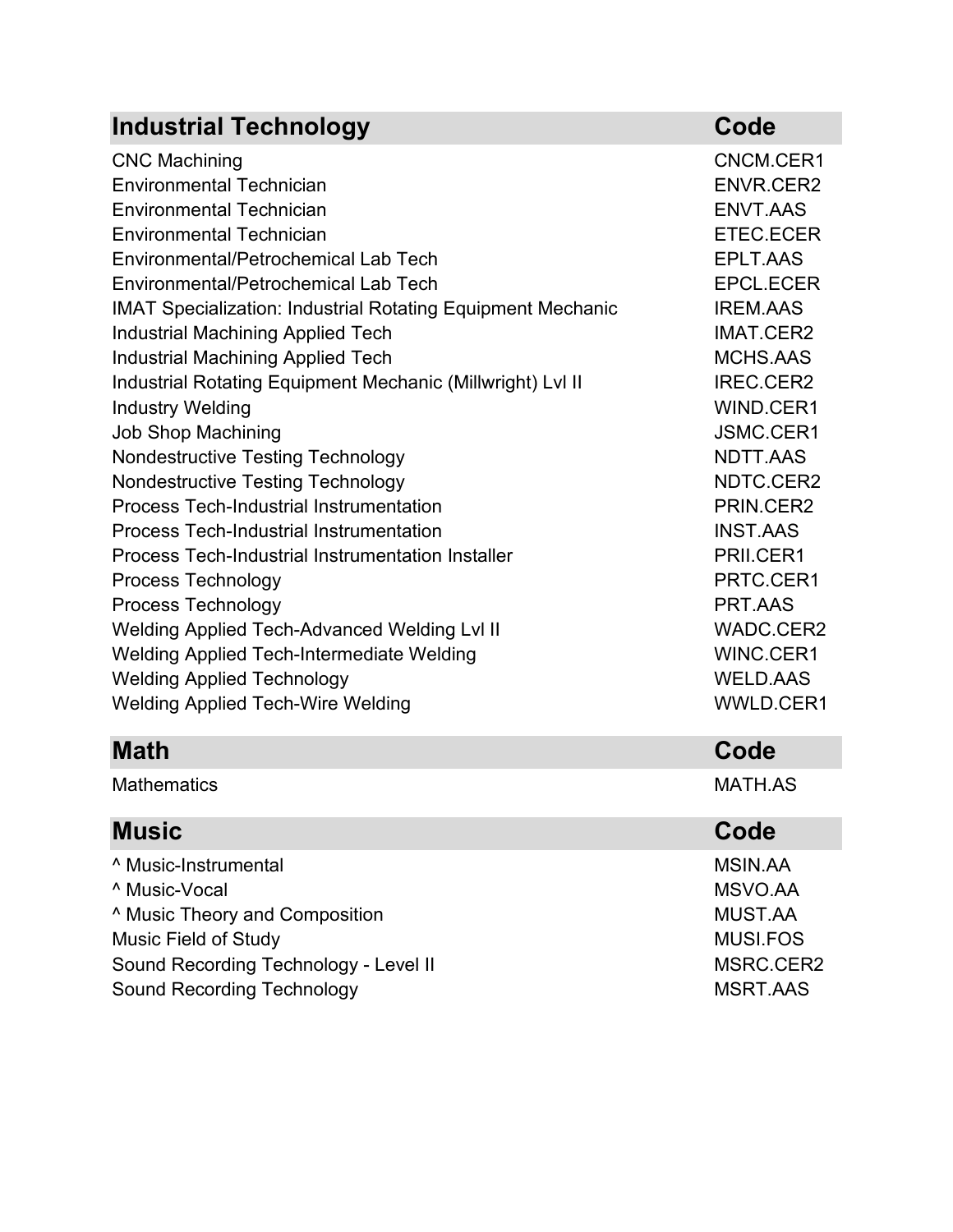| <b>Natural Sciences</b>                     | Code             |
|---------------------------------------------|------------------|
| <b>Biology</b>                              | <b>BIOL.AS</b>   |
| <b>Biology Field of Study</b>               | <b>BIOL.FOS</b>  |
| Biotechnology                               | <b>BIOT.AAS</b>  |
| Biotechnology                               | <b>BITC.CER2</b> |
| <b>Chemical Engineering</b>                 | <b>CHEN.AS</b>   |
| Chemistry                                   | <b>CHEM.AS</b>   |
| Chemistry with Emphasis in Natural Gas Eng  | <b>CHNE.AS</b>   |
| Geology                                     | <b>GEOL.AS</b>   |
| Physics                                     | PHYS.AS          |
| <b>Nursing Education</b>                    | Code             |
| <b>LVN/Paramedic to RN Transition</b>       | LVNP.AAS         |
| <b>Nurse Education</b>                      | ERGN.AA          |
| <b>Registered Nurse Education</b>           | <b>REGN.AAS</b>  |
| RN to BSN (Bachelor of Science)             | <b>RN.BSN</b>    |
| <b>Vocational Nursing (LVN)</b>             | LVNG.CER2        |
| <b>Public Service</b>                       | Code             |
| <b>Addiction Studies/Human Services</b>     | ASHS.AAS         |
| ** Advanced Certificate Paralegal Studies   | PLGS.ATC         |
| <b>Basic Firefighter Level II</b>           | FIFT.CER2        |
| <b>Basic Firefighter Option</b>             | <b>FSFO.AAS</b>  |
| <b>Basic Peace Office</b>                   | BAPO.CER1        |
| <b>Court Reporting</b>                      | <b>COUR.AAS</b>  |
| <b>Court Reporting</b>                      | CRTC.CER2        |
| <sup>^</sup> Criminal Justice               | CRIJ.AA          |
| <b>Criminal Justice Field of Study</b>      | <b>CRIJ.FOS</b>  |
| <b>Emergency Medical Technician</b>         | <b>EMTP.AAS</b>  |
| <b>Generalist Studies in Human Services</b> | <b>GSHS.AAS</b>  |
| <b>Human Services</b>                       | HUMC.CER2        |
| Information Reporting/Scoping               | IREP.CER1        |
| Judicial/Realtime/CART/Captioning           | <b>JRCC.ESC</b>  |
| Intermediate Police Officer                 | IPOF.CER1        |
| Occupational Safety & Health                | <b>OSHT.AAS</b>  |
| <b>Paralegal Studies</b>                    | PLGL.AAS         |
| <b>Paramedic Level II</b>                   | EMTC.CER2        |
| <b>Police Science Option</b>                | POSC.AAS         |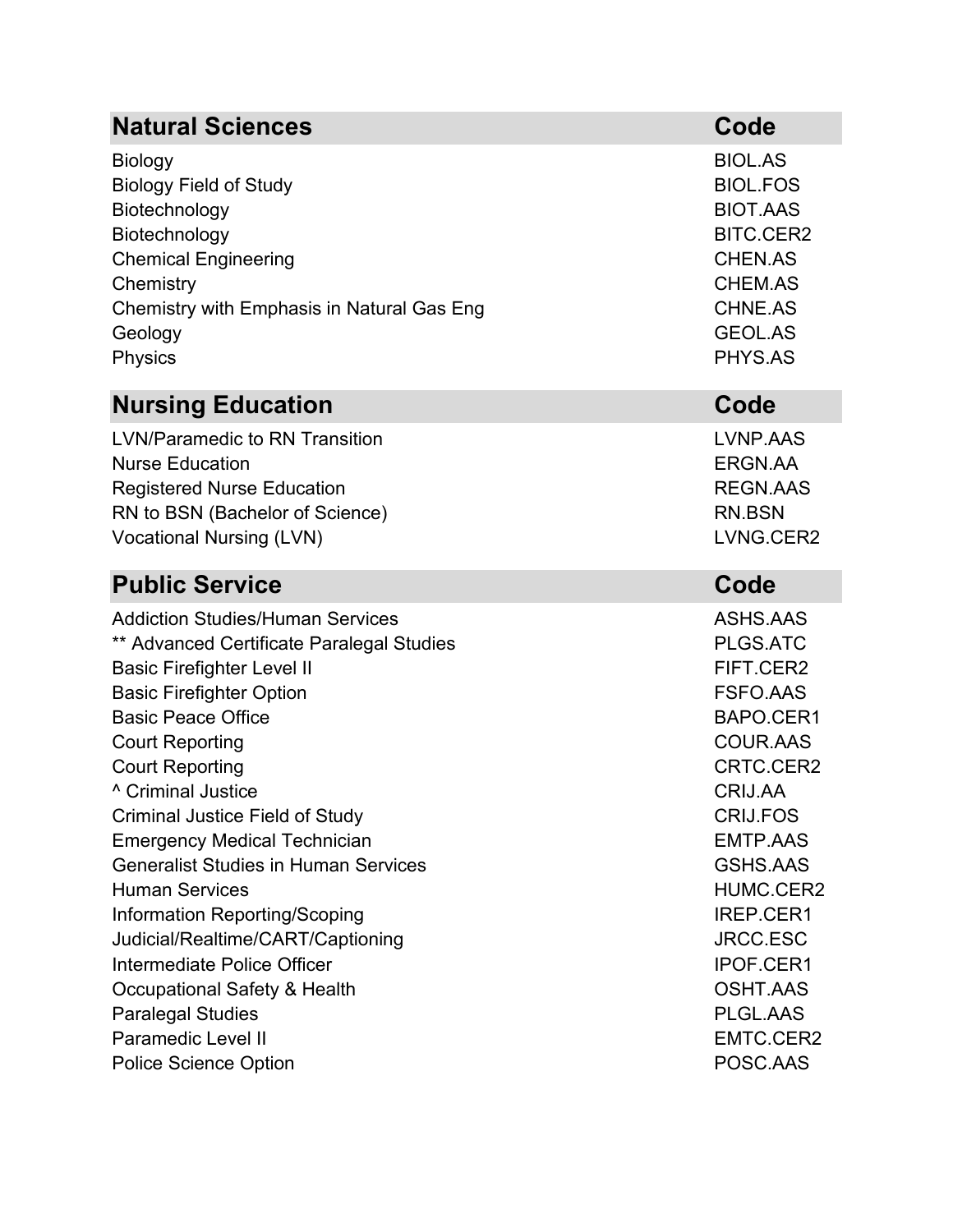| <b>Social Sciences</b>                                                                                                                                                                                                                                                                                                                                                                                                                                                                                                                                                                                                                                                                                                                                                                                                                                                                                                                                                              | Code                                                                                                                                                                                                                                                                                                                              |
|-------------------------------------------------------------------------------------------------------------------------------------------------------------------------------------------------------------------------------------------------------------------------------------------------------------------------------------------------------------------------------------------------------------------------------------------------------------------------------------------------------------------------------------------------------------------------------------------------------------------------------------------------------------------------------------------------------------------------------------------------------------------------------------------------------------------------------------------------------------------------------------------------------------------------------------------------------------------------------------|-----------------------------------------------------------------------------------------------------------------------------------------------------------------------------------------------------------------------------------------------------------------------------------------------------------------------------------|
| History<br><b>Mexican American Studies</b><br><b>Political Science</b><br>Psychology<br>Psychology Field of Study<br><b>Social Work</b><br>Social Work Field of Study<br>Sociology                                                                                                                                                                                                                                                                                                                                                                                                                                                                                                                                                                                                                                                                                                                                                                                                  | HIST.AA<br>MAS.AA<br>POLS.AA<br>PSY.AA<br>PSYC.FOS<br>SOCW.AA<br>SOCW.FOS<br>SOC.AA                                                                                                                                                                                                                                               |
| <b>ARCH, Aviation, Automotive</b>                                                                                                                                                                                                                                                                                                                                                                                                                                                                                                                                                                                                                                                                                                                                                                                                                                                                                                                                                   | Code                                                                                                                                                                                                                                                                                                                              |
| Air Conditioning Applied Technology<br>Air Conditioning Applied Technology<br>Air Conditioning Applied Technology<br><b>Airframe Applied Technology</b><br><b>Architectural Design</b><br>Architectural Drafting Program of Study<br><b>Architectural Technology</b><br>Architecture<br><b>Architecture Field of Study</b><br><b>Auto Body Applied Technology</b><br><b>Auto Body Structural/Collision Repair</b><br><b>Automotive Applied Technology</b><br><b>Automotive Applied Technology</b><br><b>Aviation Maintenance</b><br>Aviation Maintenance Airframe Applied Tech<br><b>Aviation Maintenance Power Plant Applied Tech</b><br>Aviation Maintenance Power Plant Applied Tech<br><b>Aviation Maintenance-Composites Technology</b><br><b>Avionics Electronics Technology</b><br><b>Basic Carpentry</b><br><b>Building Maintenance Applied Technology</b><br><b>Building Maintenance Applied Technology</b><br><b>Building Maintenance Applied Technology</b><br>Carpentry | AIRC.AAS<br>ACAT.CER1<br>AIRT.CER2<br>AVAF.AAS<br>ADES.CER2<br>ADFT.POS<br>ARCT.AAS<br>ARCH.AS<br>ARCH.FOS<br>AUBO.AAS<br>AUCR.CER2<br><b>AUTO.AAS</b><br>AUMT.CER2<br>AVAC.CER2<br>AVMS.OSA<br>AVPC.CER2<br><b>AVPT.AAS</b><br>AVCT.CER1<br>AETS.AAS<br><b>BCRT.OSA</b><br><b>BLDM.AAS</b><br>BLDC.CER1<br>BMAT.CER2<br>CARP.AAS |
| Carpenter I                                                                                                                                                                                                                                                                                                                                                                                                                                                                                                                                                                                                                                                                                                                                                                                                                                                                                                                                                                         | CART.CER1                                                                                                                                                                                                                                                                                                                         |
| Carpenter II                                                                                                                                                                                                                                                                                                                                                                                                                                                                                                                                                                                                                                                                                                                                                                                                                                                                                                                                                                        | CNPT.CER2                                                                                                                                                                                                                                                                                                                         |
| <b>Computer-Aided Drafting</b><br><b>Construction Technology</b>                                                                                                                                                                                                                                                                                                                                                                                                                                                                                                                                                                                                                                                                                                                                                                                                                                                                                                                    | CADD.CER1<br>CNST.AAS                                                                                                                                                                                                                                                                                                             |
| <b>Diesel Applied Technology</b>                                                                                                                                                                                                                                                                                                                                                                                                                                                                                                                                                                                                                                                                                                                                                                                                                                                                                                                                                    | <b>DISL.AAS</b>                                                                                                                                                                                                                                                                                                                   |